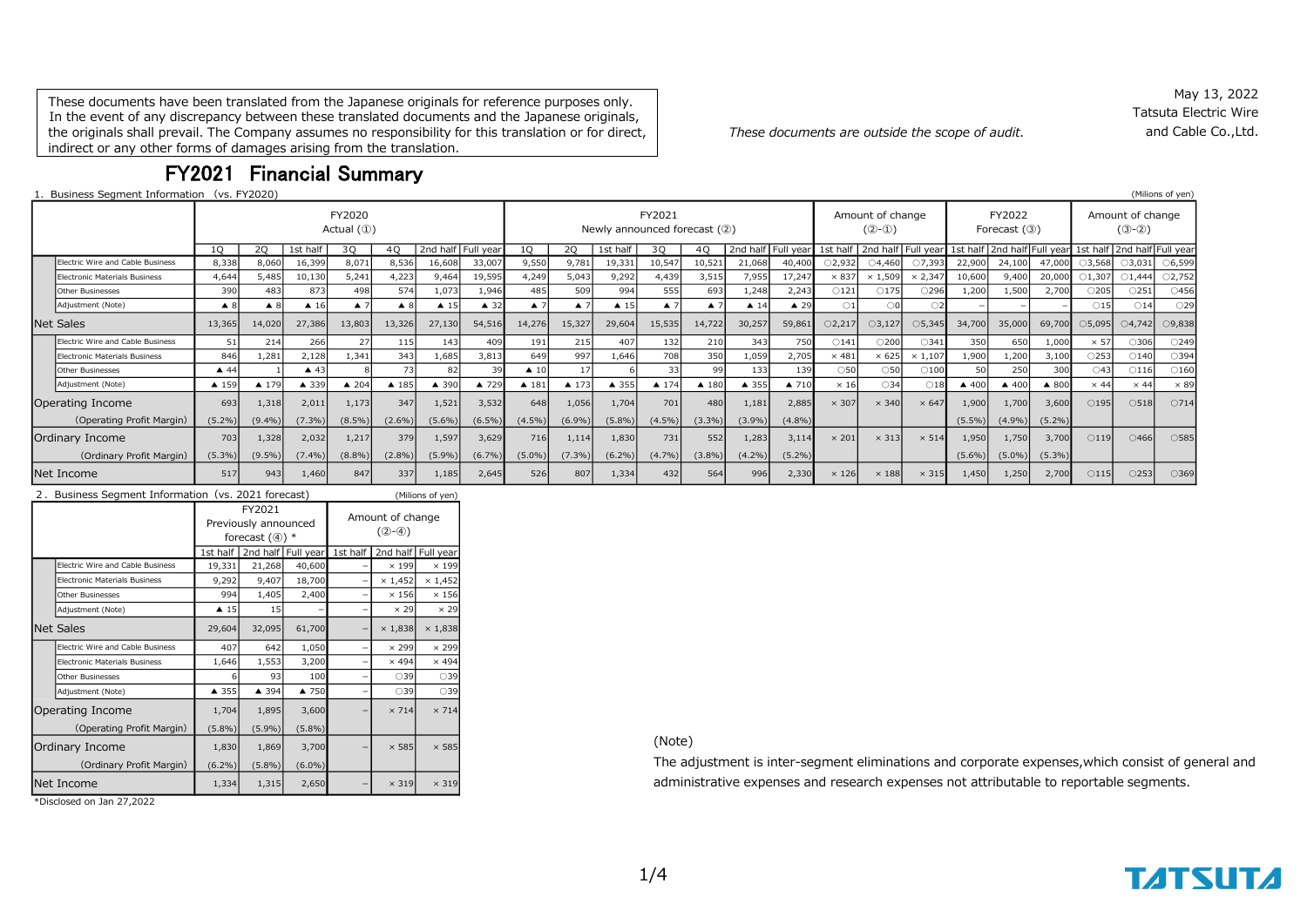### 3.Consolidated Financial Statements 【Comparison of Consolidated Statements of Income】

|                                              | (A)                                                 |        | (B)                                                 |        |                               | (Millions of yen)                 |
|----------------------------------------------|-----------------------------------------------------|--------|-----------------------------------------------------|--------|-------------------------------|-----------------------------------|
|                                              | FY2020<br>(From April 1, 2020 to<br>March 31, 2021) |        | FY2021<br>(From April 1, 2021 to<br>March 31, 2022) |        | Amount of change<br>$(B)-(A)$ | Percent change<br>$((B)-(A))/(A)$ |
| Net sales                                    | 54,516                                              | 100.0% | 59,861                                              | 100.0% | 5,345                         | 9.8%                              |
| Cost of sales                                | 41,301                                              | 75.8%  | 47,475                                              | 79.3%  | 6,173                         | 14.9%                             |
| Gross income                                 | 13,215                                              | 24.2%  | 12,386                                              | 20.7%  | $\triangle$ 828               | $-6.3%$                           |
| Selling, general and administrative expenses | 9,682                                               | 17.8%  | 9,501                                               | 15.9%  | $\triangle$ 181               | $-1.9%$                           |
| Operating income                             | 3,532                                               | 6.5%   | 2,885                                               | 4.8%   | △647                          | $-18.3%$                          |
| Non-operating income                         |                                                     |        |                                                     |        |                               |                                   |
| Interest income                              | 15                                                  |        | 17                                                  |        | 2                             |                                   |
| Dividend income                              | 18                                                  |        | 20                                                  |        |                               |                                   |
| Foreign exchange gains                       |                                                     |        | 112                                                 |        | 112                           |                                   |
| Royalty income                               | 18                                                  |        | 9                                                   |        | $\triangle 8$                 |                                   |
| Subsidy income                               | 24                                                  |        | 31                                                  |        |                               |                                   |
| Other                                        | 42                                                  |        | 50                                                  |        | 8                             |                                   |
| Total non-operating income                   | 119                                                 | 0.2%   | 243                                                 | 0.4%   | 124                           | 104.3%                            |
| Non-operating expenses                       |                                                     |        |                                                     |        |                               |                                   |
| Interest expenses                            | 6                                                   |        | 6                                                   |        | $\triangle 0$                 |                                   |
| Foreign exchange losses                      | 6                                                   |        |                                                     |        | $\triangle 6$                 |                                   |
| Other                                        | 8                                                   |        |                                                     |        | $\triangle$ 1                 |                                   |
| Total non-operating expenses                 | $\overline{22}$                                     | 0.0%   | 13                                                  | 0.0%   | $\triangle 8$                 | $-37.6%$                          |
| Ordinary income                              | 3,629                                               | 6.7%   | 3,114                                               | 5.2%   | $\triangle$ 514               | $-14.2%$                          |
| Extraordinary income                         |                                                     |        |                                                     |        |                               |                                   |
| Gain on sale of investment securities        | 0                                                   |        |                                                     |        | $\triangle 0$                 |                                   |
| Gain on sale of non-current assets           | 17                                                  |        | 244                                                 |        | 226                           |                                   |
| Total extraordinary income                   | $\overline{18}$                                     | 0.0%   | 244                                                 | 0.4%   | 225                           | 1223.9%                           |
| Extraordinary losses                         |                                                     |        |                                                     |        |                               |                                   |
| Loss on sale of non-current assets           |                                                     |        |                                                     |        |                               |                                   |
| Loss on abandonment of non-current assets    | 29                                                  |        | 165                                                 |        | 135                           |                                   |
| Total extraordinary losses                   | 29                                                  | 0.1%   | 169                                                 | 0.3%   | 140                           | 474.3%                            |
| Income before income taxes                   | 3,618                                               | 6.6%   | 3,189                                               | 5.3%   | △429                          | $-11.9%$                          |
| Income taxes - current                       | 1,075                                               |        | 927                                                 |        | $\triangle$ 147               |                                   |
| Income taxes - deferred                      | $\triangle$ 102                                     |        | $\triangle$ 68                                      |        | 33                            |                                   |
| Total income taxes                           | 972                                                 | 1.8%   | 858                                                 | 1.4%   | $\triangle$ 113               | $-11.7%$                          |
| Income                                       | 2,645                                               |        | 2,330                                               |        | $\triangle$ 315               |                                   |
| Income attributable to owners of parent      | 2,645                                               | 4.9%   | 2,330                                               | 3.9%   | $\triangle$ 315               | $-11.9%$                          |

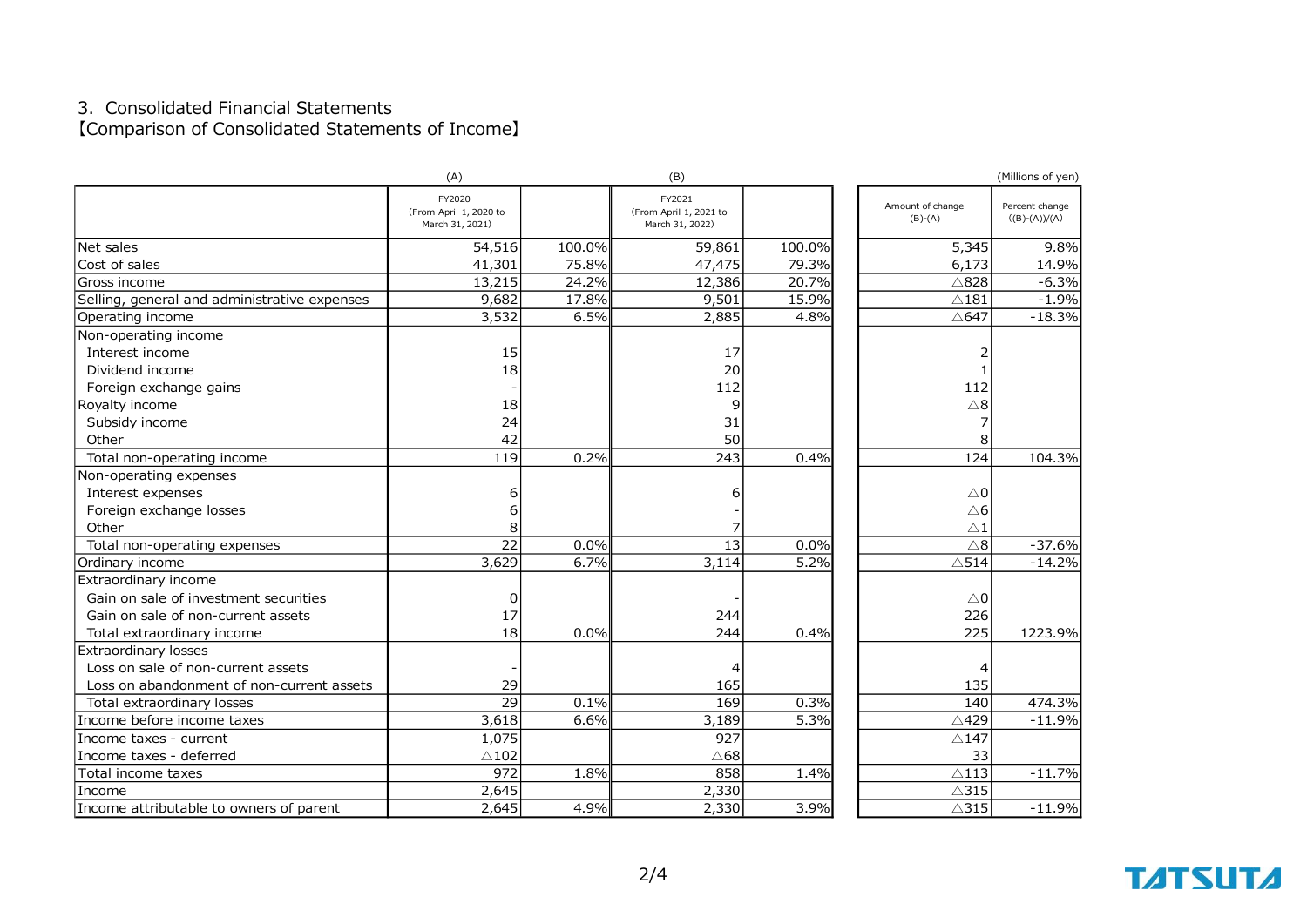## 【Comparison of Consolidated Balance Sheets】

|                                        | (A)                                 |        | (B)                                 |               | (Millions of yen)            |                                                       | (A)                                 |        | (B)                                 |        | (Millions of yen)            |
|----------------------------------------|-------------------------------------|--------|-------------------------------------|---------------|------------------------------|-------------------------------------------------------|-------------------------------------|--------|-------------------------------------|--------|------------------------------|
|                                        | FY2020<br>(As of March 31,<br>2021) |        | FY2021<br>(As of March 31,<br>2022) |               | Amount of<br>$change(B)-(A)$ |                                                       | FY2020<br>(As of March 31,<br>2021) |        | FY2021<br>(As of March 31,<br>2022) |        | Amount of<br>$change(B)-(A)$ |
| Assets                                 |                                     |        |                                     |               |                              | Liabilities                                           |                                     |        |                                     |        |                              |
| Current assets                         |                                     |        |                                     |               |                              | <b>Current liabilities</b>                            |                                     |        |                                     |        |                              |
| Cash and deposits                      | 1,444                               |        | 1,389                               |               | $\triangle$ 55               | Notes and accounts payable - trade                    | 3,757                               |        | 3,883                               |        | 125                          |
| Notes and accounts receivable - trade  | 14,457                              |        | 19,419                              |               | 4,961                        | Accounts payable - other                              | 928                                 |        | 815                                 |        | $\triangle$ 113              |
| Inventories                            | 9,040                               |        | 11,954                              |               | 2,914                        | Accrued expenses                                      | 1,469                               |        | 1,518                               |        | 49                           |
| Short-term loans receivable            | 12,579                              |        | 5,686                               |               | △6,893                       | Income taxes payable                                  | 541                                 |        | 456                                 |        | $\triangle 85$               |
| Other                                  | 1,271                               |        | 1,235                               |               | $\triangle$ 35               | Other                                                 | 979                                 |        | 1,446                               |        | 467                          |
| Allowance for doubtful accounts        | $\triangle$ 13                      |        | $\triangle$ 13                      |               | $\triangle 0$                | <b>Total current liabilities</b>                      | 7,676                               | 13.5%  | 8,121                               | 13.8%  | 444                          |
| Total current assets                   | 38,780                              | 68.1%  | 39,671                              | 67.6%         | 891                          | Non-current liabilities                               |                                     |        |                                     |        |                              |
| Non-current assets                     |                                     |        |                                     |               |                              | Long-term borrowings                                  | 900                                 |        | 900                                 |        |                              |
| Property, plant and equipment          |                                     |        |                                     |               |                              | Retirement benefit liability                          | 1,301                               |        | 1,302                               |        |                              |
| Buildings and structures, net          | 7,610                               |        | 8,305                               |               | 694                          | Asset retirement obligations                          | 70                                  |        | 68                                  |        | $\triangle$ 2                |
| Machinery, equipment and vehicles, net | 3,357                               |        | 3,259                               |               | $\triangle$ 97               | Deferred tax liabilities                              |                                     |        |                                     |        | $\triangle$ 0                |
| Tools, furniture and fixtures, net     | 355                                 |        | 417                                 |               | 61                           | Other                                                 | 109                                 |        | 91                                  |        | $\triangle$ 17               |
| Land                                   | 3,799                               |        | 3,721                               |               | $\triangle$ 78               | Total non-current liabilities                         | 2,383                               | 4.2%   | 2,363                               | 4.0%   | $\triangle 20$               |
| Construction in progress               | 606                                 |        | 522                                 |               | $\triangle$ 83               | <b>Total liabilities</b>                              | 10,060                              | 17.7%  | 10,484                              | 17.9%  | 423                          |
| Total property, plant and equipment    | 15,728                              | 27.6%  | 16,225                              | 27.7%         | 496                          | Net assets                                            |                                     |        |                                     |        |                              |
| Intangible assets                      |                                     |        |                                     |               |                              | Shareholders' equity                                  |                                     |        |                                     |        |                              |
| Software                               | 138                                 |        | 146                                 |               |                              | Share capital                                         | 6,676                               |        | 6,676                               |        |                              |
| Software in progress                   |                                     |        |                                     |               | $\triangle 0$                | Capital surplus                                       | 4,516                               |        | 4,516                               |        |                              |
| Right to use facilities                |                                     |        |                                     |               | $\triangle 0$                | Retained earnings                                     | 37,717                              |        | 38,936                              |        | 1,218                        |
| Other                                  |                                     |        |                                     |               | $\triangle 1$                | Treasury shares                                       | $\triangle$ 2,458                   |        | $\triangle$ 2,458                   |        | $\triangle$ 0                |
| Total intangible assets                | 158                                 | 0.3%   | 165                                 | 0.3%          |                              | Total shareholders' equity                            | 46,452                              | 81.6%  | 47,670                              | 81.3%  | 1,218                        |
| Investments and other assets           |                                     |        |                                     |               |                              | Accumulated other comprehensive income                |                                     |        |                                     |        |                              |
| Investment securities                  | 922                                 |        | 1,082                               |               | 159                          | Valuation difference on available-for-sale securities | 212                                 |        | 216                                 |        |                              |
| Long-term prepaid expenses             | 11                                  |        |                                     |               | $\triangle$ 9                | Deferred gains or losses on hedges                    | 414                                 |        | 232                                 |        | $\triangle$ 182              |
| Deferred tax assets                    | 986                                 |        | 1,030                               |               | 43                           | Foreign currency translation adjustment               | $\triangle 62$                      |        | $\triangle 63$                      |        | $\triangle 0$                |
| Other                                  | 566                                 |        | 659                                 |               | 92                           | Remeasurements of defined benefit plans               | $\triangle$ 114                     |        | 113                                 |        | 228                          |
| Allowance for doubtful accounts        | $\triangle$ 193                     |        | $\triangle$ 181                     |               | 12                           | Total accumulated other comprehensive income          | 449                                 | 0.8%   | 499                                 | 0.9%   | 50                           |
| Total investments and other assets     | 2,293                               | 4.0%   | 2,591                               | 4.4%          | 298                          | Total net assets                                      | 46,901                              | 82.3%  | 48,169                              | 82.1%  | 1,268                        |
| Total non-current assets               | 18,181                              | 31.9%  | 18,982                              | 32.4%         | 800                          | Total liabilities and net assets                      | 56,961                              | 100.0% | 58,654                              | 100.0% | 1,692                        |
| Total assets                           | 56,961                              | 100.0% |                                     | 58,654 100.0% | 1,692                        |                                                       |                                     |        |                                     |        |                              |